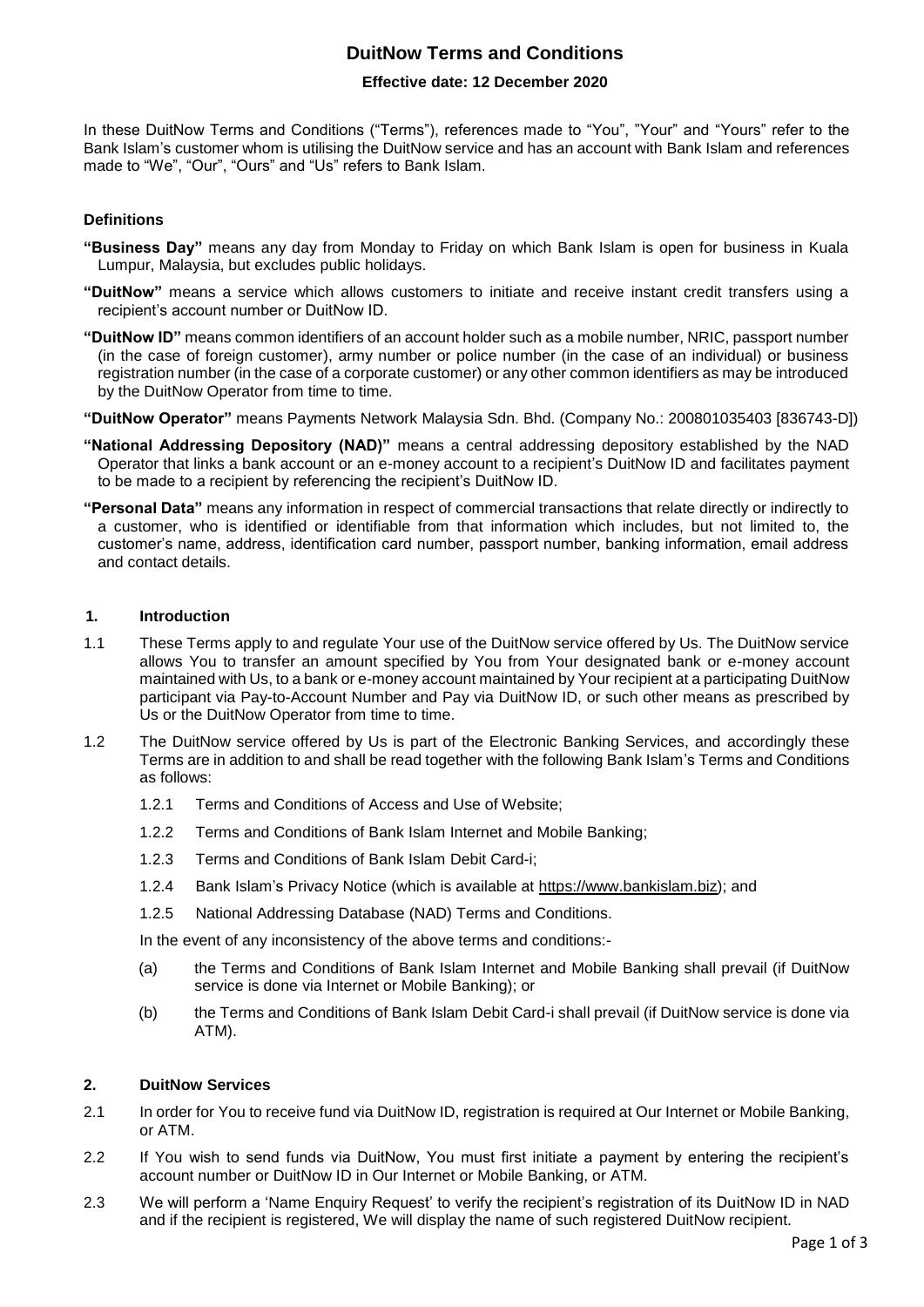# **DuitNow Terms and Conditions**

#### **Effective date: 12 December 2020**

- 2.4 You are responsible for the correct entry of the recipient's account number or DuitNow ID and ensuring that the recipient's name displayed is the intended recipient of the funds prior to confirming the DuitNow transaction.
- 2.5 We will notify You on the status of each successful, failed or rejected DuitNow transaction via Our Internet or Mobile Banking, or ATM.
- 2.6 You acknowledge and agree that We shall have no duty to and shall not be required to take any steps to verify or seek any other confirmation from any party as to whether such registered recipient is the intended recipient, and We shall not be liable for transferring the funds to such registered recipient even if such person is not the intended Recipient.
- 2.7 Pursuant to Clause 2.6 above, You agree that once a DuitNow transaction has been completed, it will be deemed irrevocable and You will not be able to cancel, stop or perform any changes to that DuitNow transaction.
- 2.8 The DuitNow service shall not be used for non-halal purposes.

#### **3. Multiple Name Enquiry Requests**

- 3.1 You are advised not to submit multiple "Name Enquiry Requests" to Us without a confirmed DuitNow transaction, be it "successful", "pending", or "rejected". We shall not display the results of the "Name Enquiry Requests" on our transaction page or screen after five (5) consecutive Name Enquiry Requests which every enquiry is not followed with a confirmed DuitNow transaction.
- 3.2 Without prejudice to any of Our rights and remedies, We reserve the right to terminate or suspend Your access to and use of the DuitNow service where We consider (in Our sole discretion) and believe that inappropriate, fraudulent or suspicious use of the DuitNow services are submitted. An example of the above use of DuitNow service is Name Enquiry Request that is not followed by a confirmed DuitNow Transaction. You are advised to contact Our Contact Center at 03-26 900 900 should You encounter any of the foregoing suspicious use of the DuitNow services.

#### **4. Recovery of Funds**

4.1 We will investigate and provide relevant advice to You with regard to erroneous and unauthorized (including fraudulent) DuitNow transactions made from Your account.

### **5. Erroneous DuitNow Transaction**

- 5.1 If You have made an erroneous DuitNow transaction, You may request for recovery of the funds within ten (10) Business Days from the date the erroneous DuitNow transaction was made and We will work with the affected recipient's bank to return the said funds to You within seven (7) Business Days provided the following conditions are met:
	- 5.1.1 The funds were actually wrongly credited into the affected recipient's account;
	- 5.1.2 If funds have been wrongly credited;
		- (a) the erroneously credited funds may be recoverable if the balances in the affected recipient's account is sufficient to cover the recovery amount; or
		- (b) the erroneously credited funds may not be recoverable fully or recovered partially only if the balances are not sufficient to cover the recovery amount.
- 5.2 Any request for recovery of funds between eleven (11) Business Days and seven (7) months from the date the erroneous DuitNow transaction was made shall be handled in the following manner:
	- 5.2.1 Upon the affected recipient's bank is satisfied that the funds were erroneously credited to the affected recipient, the affected recipient's bank shall deliver a written notice to the affected recipient regarding the funds recovery request;
	- 5.2.2 Unless the affected recipient provides reasonable evidence that the recipient is entitled to the funds in question, the erroneously credited funds would be recovered by debiting the affected recipient's account within ten (10) Business Days from the date of the notification;
	- 5.2.3 In the event the affected recipient question the funds and failed to establish his/her entitlement to the funds, the affected recipient's bank shall, after fifteen (15) Business Days, debit the